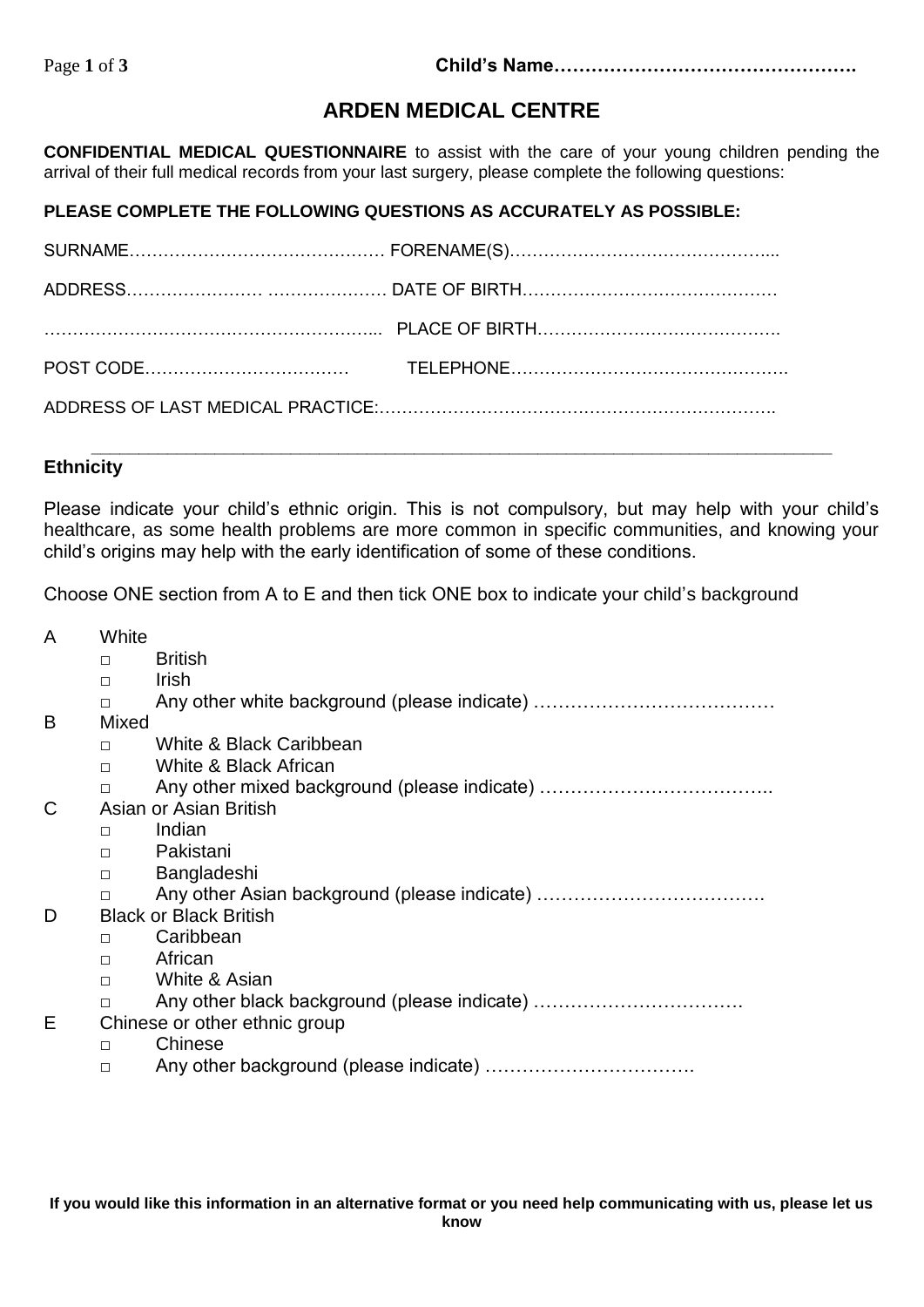## **IMPORTANT PAST AND PRESENT ILLNESSES/OPERATIONS** - Please give details:

………………………………………………………………………………………………………………….. **MEDICATION**: Is you child taking any regular medication? Please give details and reasons:

…………………………………………………………………………………………………………………..

………………………………………………………………………………………………………………….. **ALLERGIES:** List any allergies your child may have against:

|--|--|--|

…………………………………………………………………………………………………………………..

**FAMILY HISTORY:** Please give details of any illnesses which run in the family:

#### **IMMUNISATION HISTORY:**

| 1.                                                         | Does your child have any contra-indications to immunisations of any kind?                  |  |  |  |
|------------------------------------------------------------|--------------------------------------------------------------------------------------------|--|--|--|
| 2.                                                         | Has your child ever reacted adversely to an injection? If so please give accurate details: |  |  |  |
| 3.                                                         | Do you as parent(s) wish certain immunisations to be withheld? If so please elaborate:     |  |  |  |
|                                                            | <b>DETAILS OF IMMUNISATIONS TO DATE:</b>                                                   |  |  |  |
|                                                            | (Diphtheria, Tetanus, Hib, Pertussis, Polio, Hep B Pneumococcal, Men B & Rotavirus)        |  |  |  |
|                                                            |                                                                                            |  |  |  |
|                                                            |                                                                                            |  |  |  |
|                                                            |                                                                                            |  |  |  |
|                                                            | (Diphtheria, Tetanus, Hib, Pertussis, Polio, Hep B, Men B & Pneumococcal                   |  |  |  |
|                                                            |                                                                                            |  |  |  |
|                                                            | (Hib, Men C, Pneumococcal, MMR & Men B)                                                    |  |  |  |
|                                                            |                                                                                            |  |  |  |
|                                                            | (Diphtheria, Tetanus, Pertussis, Polio & MMR)                                              |  |  |  |
| <b>Other</b>                                               |                                                                                            |  |  |  |
|                                                            |                                                                                            |  |  |  |
|                                                            |                                                                                            |  |  |  |
|                                                            |                                                                                            |  |  |  |
| Please bring your red book for confirmation of vaccination |                                                                                            |  |  |  |